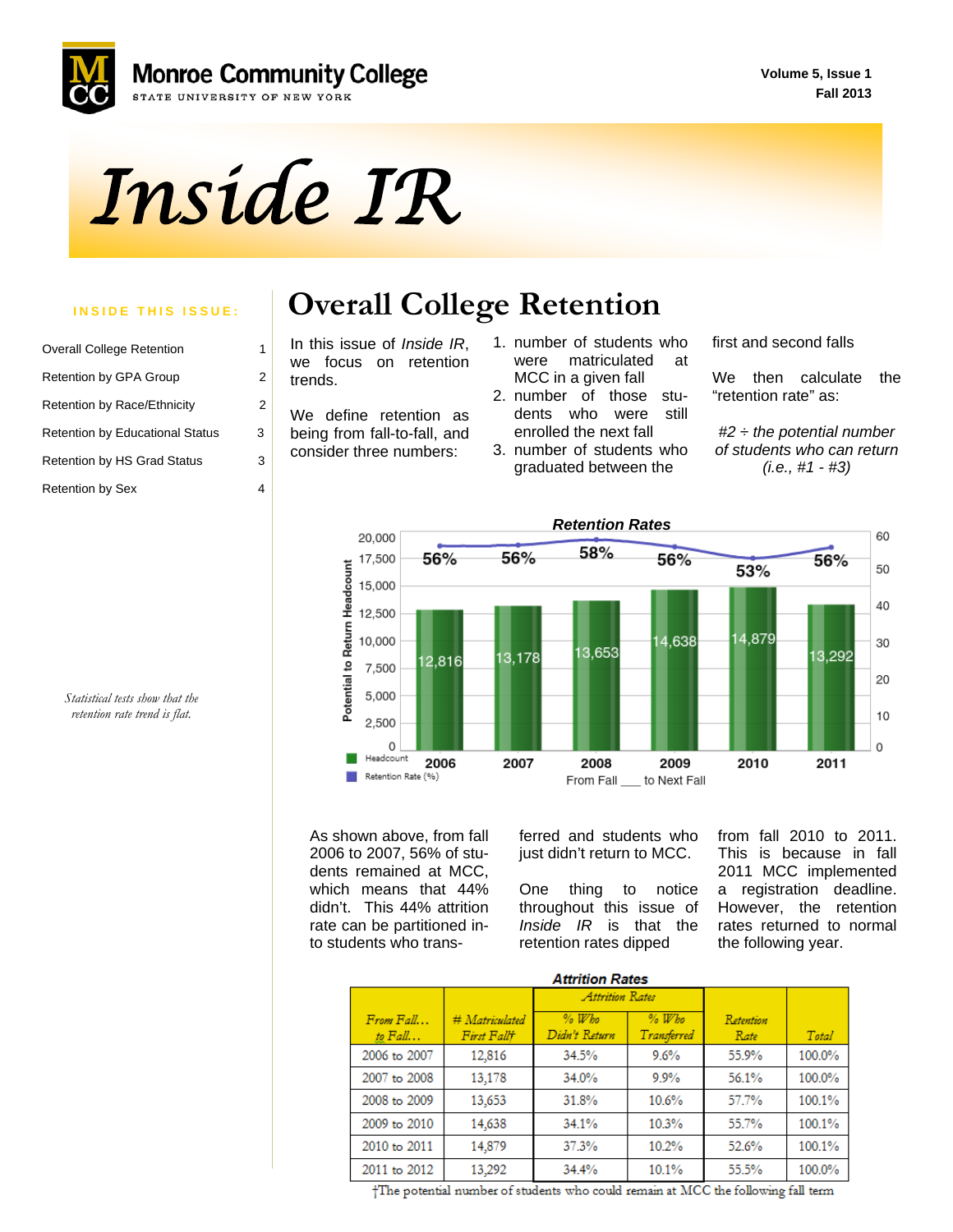# **Retention by GPA Group**

One variable that influences whether a student continues at MCC the following fall term is his/her GPA right before the second fall.

into three groups based on their GPA just prior to the second fall term, then compared their outcomes.

As shown in the following table, the students with a

GPA of 2.0 or higher demonstrate much higher retention rates than their peers with a lower GPA. These differences are statistically significant.

We categorized students

**Retention Rates by Earned GPA** From Fall... to Fall... 2006 to  $2007$  to 2008 to  $2009$  to 2010 to 2011 to 2010 2011 2012 2007 2008 2009 **Retention Rate**  $10.3%$  $9.6%$ 10.0%  $9.7%$  $7.3%$  $10.9%$ GPA of 0 585 698 790 576  $\overline{\mathbf{N}}$ 586 568 38.7% 37.3% 30.3% 33.5% **GPA** between Retention Rate 38.1% 36.3% 0 and 2.0  $\overline{\mathbf{N}}$ 2,970 2,842 2,818 3,198 3.223 2,731 65.9%  $62.5%$ GPA of 2.0 or Retention Rate 64.2% 64.3% 64.4% 64.1%  $\frac{1}{9,750}$ 10,742 10,866  $\overline{\text{N}}$ 9,261 10,267 9,985 higher

## **Retention by Race/Ethnicity**

The retention rates for all race/ethnicity groups have fluctuated since fall 2006.

From fall 2010 to fall 2011, the retention rates of Asian, Black, Hispanic, White, Unknown, and Non-Resident Alien students dropped, but then increased.

Among American Indians and Pacific Islanders, the retention rates from fall 2010 to fall 2011 were among the highest. However, it's important to note that there are very few students from those groups enrolled in general.

Focusing on the 2011 to 2012 retention rates shown below, we found that Asian students had a higher retention rate than all other groups except for Pacific Islanders. This difference was statistically significant.

| Retention Rates by Race/Lumicity |                |       |              |          |                    |                   |                            |               |         |
|----------------------------------|----------------|-------|--------------|----------|--------------------|-------------------|----------------------------|---------------|---------|
| $From$ $Fall$<br>to $Fall$       |                | Asian | <b>Black</b> | Hispanic | American<br>Indian | Non-Res.<br>Alien | Pacific<br><b>Islander</b> | <b>W</b> bite | Unknown |
| 2006 to 2007                     | Retention Rate | 52.6% | 46.6%        | 49.7%    | 42.4%              | 56.3%             | 52.6%                      | 54.4%         | 36.4%   |
|                                  | N              | 483   | 2314         | 803      | 99                 | 71                | 19                         | 10,378        | 261     |
| 2007 to 2008                     | Retention Rate | 59.1% | 47.2%        | 50.1%    | 51.0%              | 64.9%             | 33.3%                      | 54.4%         | 37.4%   |
|                                  | N              | 486   | 2458         | 835      | 98                 | 57                | 15                         | 10.382        | 457     |
| 2008 to 2009                     | Retention Rate | 59.1% | 50.8%        | 52.3%    | 41.7%              | 54.4%             | 46.4%                      | 55.3%         | 45.5%   |
|                                  | N              | 518   | 2566         | 910      | 103                | 90                | 28                         | 10.494        | 512     |
| 2009 to 2010                     | Retention Rate | 62.5% | 48.1%        | 49.2%    | 52.5%              | 57.1%             | 53.0%                      | 53.8%         | 49.1%   |
|                                  | N              | 526   | 3048         | 970      | 101                | 84                | 26                         | 10,786        | 566     |
| 2010 to 2011                     | Retention Rate | 55.9% | 43.7%        | 46.8%    | 64.4%              | 42.7%             | 62.5%                      | 52.3%         | 40.8%   |
|                                  | N              | 544   | 3216         | 1187     | 73                 | 82                | 24                         | 10,543        | 76      |
| 2011 to 2012                     | Retention Rate | 59.5% | 47.4%        | 49.5%    | 43.5%              | 46.8%             | 52.4%                      | 54.3%         | 35.6%   |
|                                  | N              | 494   | 2851         | 1189     | 62                 | 79                | 21                         | 9686          | 87      |

Dotantion Dates by Dogo/Ethnicity

*Statistical tests show that the retention rate trend within all race/ethnicity groups is flat.* 

 *students with a GPA of 0 or 2.0+. Statistical tests show that the retention rate trend is flat among However, among students with a GPA between 0 and 2.0, the retention rate is decreasing.*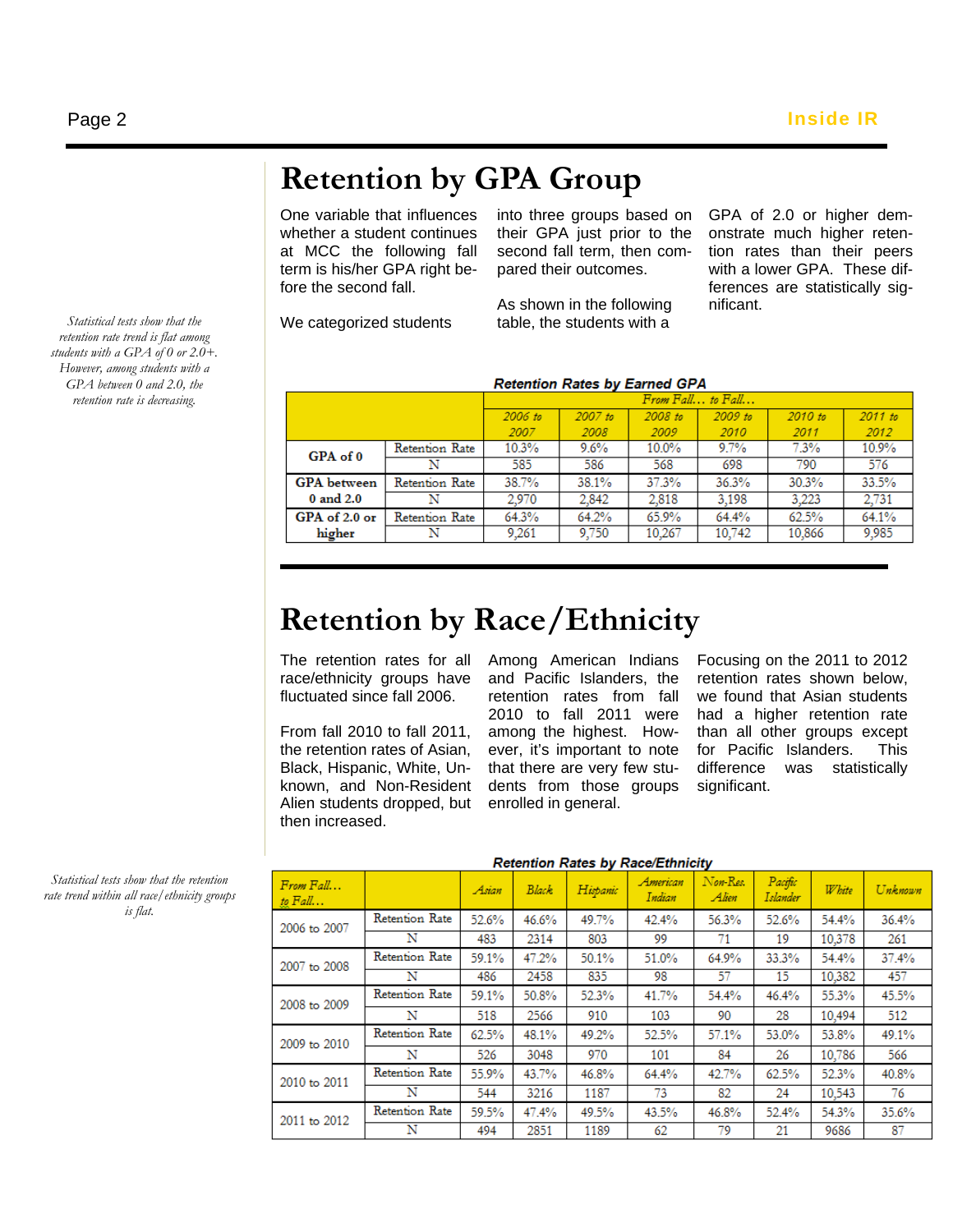## **Retention by Educational Status**

We categorize students into four types of educational status: First-Time, Transfer, Continuing, and Returning.

As shown in the following table, Transfers and Returning students appear to

have the lowest fall-to-fall retention rates. Likewise, First-Time and Continuing students appear to have the highest rates. Interestingly, these two groups make up 80% of MCC's enrollment.

most recent data (i.e., the fall 2011 to 2012 column shown in the table), we found that first-time students' retention was higher than that of the three other groups. This difference was statistically significant.

**Retention Rates by Educational Status**  $Fall...$  to  $Fall...$ **Educational Status**  $2007$  to 2008 to 2009 to 2010 to 2011 to  $2006$  to in First Fall Term 2007 2008 2009 2010 2011 2012 59%  $62%$ 60% 54% 59% Retention Rate 60% **First Time** Ñ 4578 4747 4891 5002 4960 4503 Retention Rate 51% 48% 50% 50% 48% 49% Transfer  $\overline{\mathbf{N}}$ 960 983 1062 1190 1211 981 Retention Rate 57% 58% 59% 56% 54% 56% Continuing 6743 7189 7188 Ñ 6559 6543 7618 48% 47% Retention Rate 46% 46% 46% 44% Returning 2525 2726  $\overline{\text{N}}$ 2361 2515 2365 2222

When we focused on the

**First-Time Student:** *a student who has not been previously enrolled at any college or university since high school* 

**Continuing Student:** *a student who was at MCC the previous term (either fall or spring)* 

**Returning Student***: a student who has been enrolled at MCC, but not in the previous term* 

**Transfer Student***: a student who is enrolled at MCC for the first time, but has attended another college or university previously* 

*Statistical tests show that the retention rate trend within all educational status groups is flat.* 

# **Retention of First-Time MCC Students by High School Graduation Status & Timing**

 become Continuing stu- dents. Retaining First-Time students is critical because they have the potential to

We therefore explored differences in the retention rates of First-Time students in terms of their

high school graduation status and timing of MCC enrollment.

What we found was that, from fall 2011 to 2012, recent high school graduates and students who delayed entering MCC for three or more years had

similar retention rates (i.e., there wasn't a statistically significant difference).

Likewise, students who delayed entering MCC for less than three years and GED recipients had similar retention rates.

Retention Rates of First-Time Students in Terms of HS Grad Status & Timing

| High School Grad Status &        |                | $1.7079$ $1.441$ , $10.1441$ , $11.70$ |           |         |           |           |           |
|----------------------------------|----------------|----------------------------------------|-----------|---------|-----------|-----------|-----------|
| Timing of MCC Enrollment         |                | 2006 to                                | $2007$ to | 2008 to | $2009$ to | $2010$ to | $2011$ to |
|                                  |                | 2007                                   | 2008      | 2009    | 2010      | 2011      | 2012      |
|                                  | Retention Rate | 65%                                    | 64%       | 66%     | 64%       | 58%       | 63%       |
| Recent (i.e., June) HS Graduates | N              | 2935                                   | 3081      | 3377    | 3251      | 3338      | 3035      |
| HS Grads who Delayed Enrolling   | Retention Rate | 51%                                    | 55%       | 57%     | 62%       | 55%       | 60%       |
| at MCC for 3+ Years              | N              | 5203                                   | 5445      | 5441    | 5997      | 6024      | 5637      |
| HS Grads who Delayed Enrolling   | Retention Rate | 44%                                    | 48%       | 47%     | 46%       | 40%       | 42%       |
| at MCC for <3 Years              | N              | 3605                                   | 3749      | 3885    | 4222      | 4137      | 3663      |
| <b>GED</b> Recipients            | Retention Rate | 42%                                    | 39%       | 46%     | 43%       | 44%       | 41%       |
|                                  | N              | 1410                                   | 1386      | 1429    | 1607      | 1652      | 1487      |

*Statistical tests show that the retention rate trend within all HS graduation status groups is flat.*